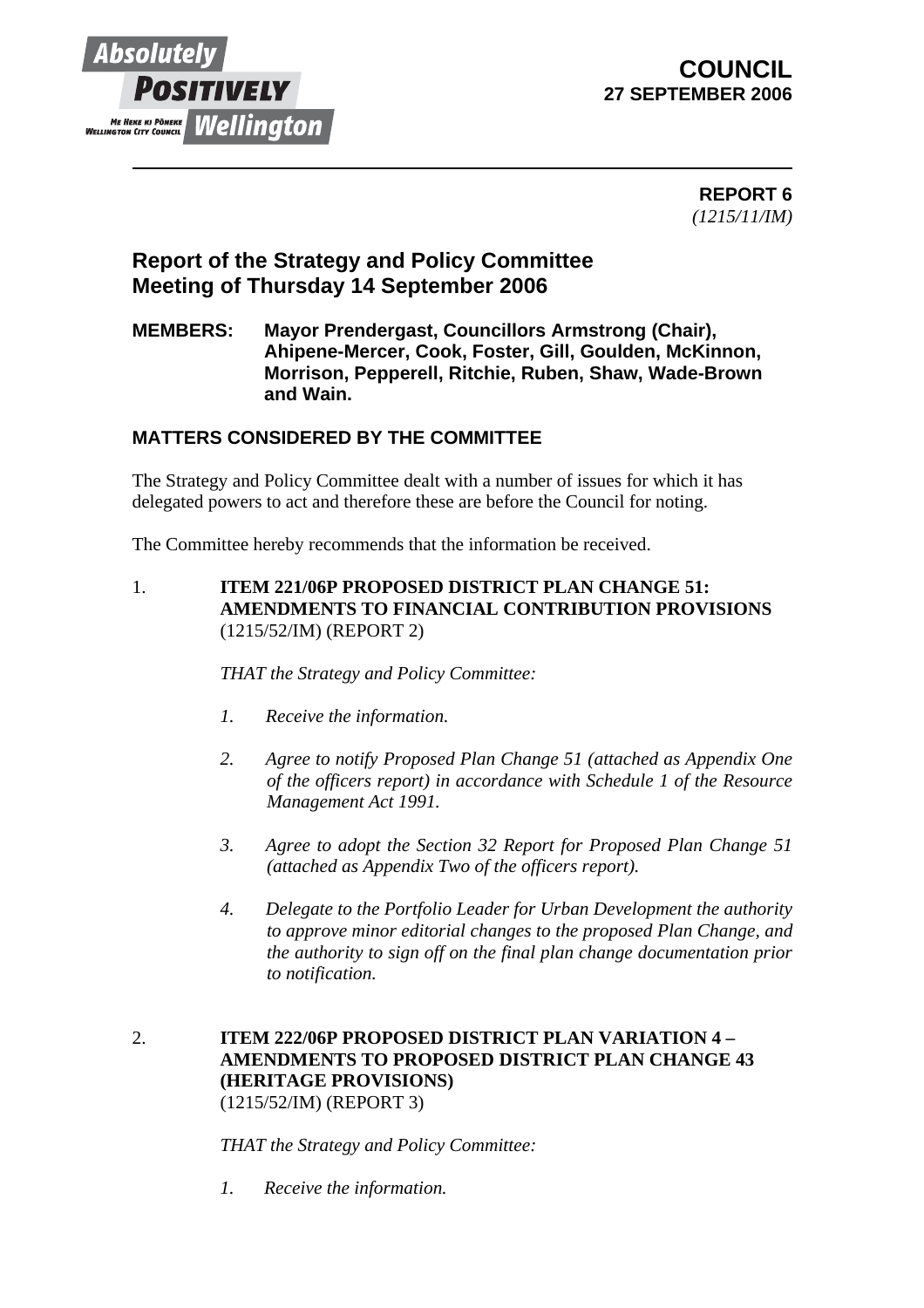- *2. Agree to publicly notify Proposed District Plan Variation 4, as set out at Appendix 1 of the officers report, in accordance with the First Schedule of the Resource Management Act 1991.*
- *3. Agree that the closing date for submissions be 27 November 2006.*
- *4. Delegate to the Portfolio Leader for Urban Development the authority to approve any minor editorial word changes prior to public notification.*
- *5. Adopt the Section 32 Report set out in Appendix 2 to the officer's report.*

## 3. **ITEM 224/06P DISCRETIONARY GRANTS REPORT**  (1215/52/IM) (REPORT 5)

*THAT the Strategy and Policy Committee:* 

- *1. Receive the information.*
- *2. Note that\$79,880 was allocated in Discretionary Grants in 2005/2006 to the following amounts granted.*

| <b>Applicant</b>                         | <b>Amount Granted</b> |
|------------------------------------------|-----------------------|
| John Radford (Under Capital Theatre      | \$7,000.00            |
| Productions)                             |                       |
| Chartwell School                         | \$500.00              |
| City Associates Films                    | \$5,000.00            |
| City of Wgtn Pipe Band                   | \$20,000.00           |
| Katherine Mansfield Birthplace Society   | \$15,000.00           |
| NZ Chinese Association Wellington Branch | \$500.00              |
| On The Edge Trust                        | \$3,000.00            |
| Parkinson's New Zealand                  | \$600.00              |
| Rattle Records Ltd                       | \$14,780.00           |
| <b>Wellington Civic Trust</b>            | \$2,600.00            |
| Wellington New Chinese Friendship Assn   | \$900.00              |
| <b>Wellington Sculpture Trust</b>        | \$10,000.00           |

## 4. **ITEM 225/06P LOCAL GOVERNMENT NEW ZEALAND CONFERENCE REPORT** (1215/52/IM) (REPORT 6)

*THAT the Strategy and Policy Committee:*

- *1. Receive the information.*
- *2. Note that the 2007 Local Government New Zealand Annual Conference is to be held in Dunedin.*